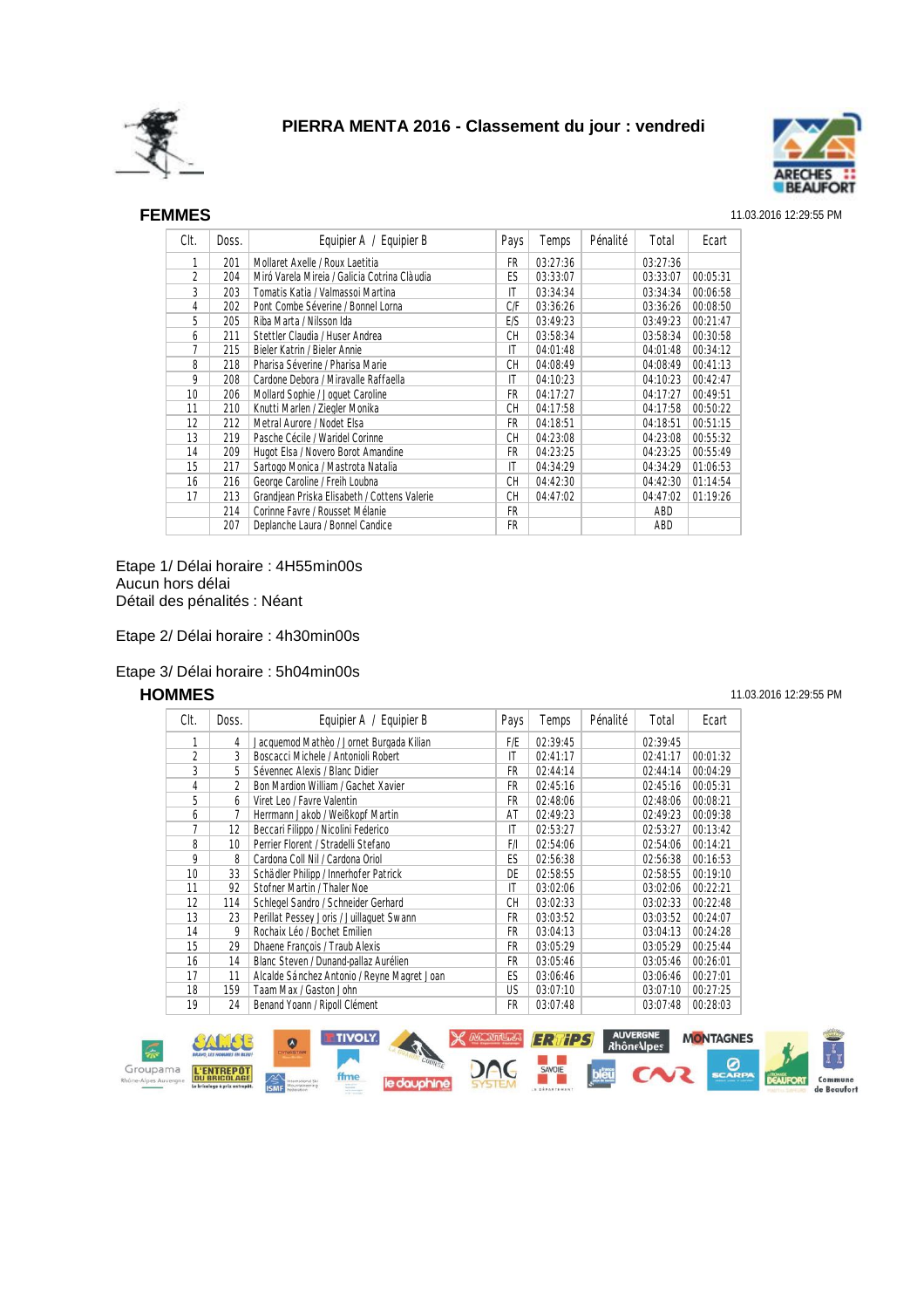



| CIt. | Doss.     | Equipier A / Equipier B                                         | Pays       | Temps    | Pénalité | Total                | Ecart                |
|------|-----------|-----------------------------------------------------------------|------------|----------|----------|----------------------|----------------------|
| 20   | 20        | Spicher Baptiste / Guillet Romain                               | CH         | 03:10:00 |          | 03:10:00             | 00:30:15             |
| 21   | 21        | Maccabelli Michele / Salvadori Alex                             | IT         | 03:10:16 |          | 03:10:16             | 00:30:31             |
| 22   | 58        | Moalic Ronan / Montagny Sylvain                                 | FR         | 03:11:12 |          | 03:11:12             | 00:31:27             |
| 23   | 17        | Ozeray Gary / Poquet Julien                                     | FR         | 03:11:58 |          | 03:11:58             | 00:32:13             |
| 24   | 13        | Schornoz Eloi / Brodard David                                   | CH         | 03:12:48 |          | 03:12:48             | 00:33:03             |
| 25   | 28        | Loret Jérémy / Bombardo Grégory                                 | FR         | 03:13:27 |          | 03:13:27             | 00:33:42             |
| 26   | 15        | Frison-roche Carl / Nantermoz Gregory                           | FR         | 03:13:52 |          | 03:13:52             | 00:34:07             |
| 26   | 77        | Lastík Juraj / Trizna Lukás                                     | <b>SVK</b> | 03:13:52 |          | 03:13:52             | 00:34:07             |
| 28   | 80        | Masset Gauthier / Caloz Sébastien                               | B/C        | 03:14:34 |          | 03:14:34             | 00:34:49             |
| 29   | 42        | Pochat Gedeon / Hug Bastien                                     | F/C        | 03:14:53 |          | 03:14:53             | 00:35:08             |
| 30   | 26        | Pommeret Ludovic / Chaix Valery Jean-pierre                     | FR         | 03:14:57 |          | 03:14:57             | 00:35:12             |
| 31   | 88        | Hamilton Paul / Simmons Scott                                   | US         | 03:15:20 |          | 03:15:20             | 00:35:35             |
| 32   | 34        | Mazet Arnaud / Portanier Tony                                   | FR         | 03:15:30 |          | 03:15:30             | 00:35:45             |
| 33   | 16        | Solà Pastoret Marc / Vila Ferrer Gerard                         | ES         | 03:16:24 |          | 03:16:24             | 00:36:39             |
| 34   | 152       | Von Känel Lukas / Von Kaenel Fabian                             | СH         | 03:17:31 |          | 03:17:31             | 00:37:46             |
| 35   | 53        | Sautel Florian / Locatelli Baptiste                             | FR         | 03:17:49 |          | 03:17:49             | 00:38:04             |
| 36   | 47        | Pernet Germain / Buet Adrien                                    | FR         | 03:17:55 |          | 03:17:55             | 00:38:10             |
| 37   | 27        | Crausaz Michaël / Fragnière Patrick                             | СH         | 03:18:51 |          | 03:18:51             | 00:39:06             |
| 38   | 30        | Besses Florent / Brottet Julien                                 | FR         | 03:19:27 |          | 03:19:27             | 00:39:42             |
| 39   | 116       | Gaydon Antoine / Tagand Fabien                                  | FR         | 03:19:38 |          | 03:19:38             | 00:39:53             |
| 40   | 180       | Craffonara Lois / Adang Jan Paul                                | IT         | 03:20:11 |          | 03:20:11             | 00:40:26             |
| 41   | 22        | Perrier William / Berchet Rémi                                  | FR         | 03:21:21 |          | 03:21:21             | 00:41:36             |
| 42   | 51        | Bellagamba Alain / Jumere Wilfrid                               | FR         | 03:21:52 |          | 03:21:52             | 00:42:07             |
| 43   | 115       | Socquet Juglard Antoine / Crousaz Adrien                        | FR         | 03:22:13 |          | 03:22:13             | 00:42:28             |
| 44   | 113       | Combet Antoine / Calame Hugo                                    | FR         | 03:22:14 |          | 03:22:14             | 00:42:29             |
| 45   | 31        | Gabioud Candide / Gabioud Jules-henri                           | CH         | 03:23:05 |          | 03:23:05             | 00:43:20             |
| 46   | 149       | Pueyo Thomas / Daque Théo                                       | FR         | 03:23:23 |          | 03:23:23             | 00:43:38             |
| 47   | 56        | Thevin Loic / Asserguet Franck                                  | FR         | 03:23:27 |          | 03:23:27             | 00:43:42             |
| 48   | 97        | Bouzon Lionel / Girardo François Xavier                         | FR         | 03:23:57 |          | 03:23:57             | 00:44:12             |
| 49   | 32        | Pollet-villard François / Marullaz Vincent                      | FR         | 03:24:23 |          | 03:24:23             | 00:44:38             |
| 50   | 55        | Thomas Koller / Holzer Manfred                                  | AT         | 03:25:17 |          | 03:25:17             | 00:45:32             |
| 51   | 68        | Pervangher Mirco / Giudici Claudio                              | CH         | 03:26:25 |          | 03:26:25             | 00:46:40             |
| 52   | 70        | Saint-martin Pantxo / Sans Mickael                              | FR         | 03:26:29 |          | 03:26:29             | 00:46:44             |
| 53   | 134       | Dubois Baptiste / Rollier Brice                                 | CH         | 03:26:34 |          | 03:26:34             | 00:46:49             |
| 54   | 46        | Negroni Manuel / Bondioli Marzio                                | IT         | 03:27:10 |          | 03:27:10             |                      |
| 55   | 131       | Azzolin Frederic / Paiani Jean Lou                              | FR         | 03:27:19 |          | 03:27:19             | 00:47:25<br>00:47:34 |
|      |           |                                                                 |            |          |          |                      |                      |
| 56   | 153       | Aberer David / Hagspiel Elias                                   | AT<br>FR   | 03:27:52 |          | 03:27:52             | 00:48:07             |
| 57   | 103       | Minary Pierre / Romanet Aurélien                                |            | 03:28:14 |          | 03:28:14             | 00:48:29             |
| 58   | 170<br>39 | Bader Vincent / Ramel Alain                                     | СH         | 03:28:17 |          | 03:28:17<br>03:29:04 | 00:48:32             |
| 59   |           | Zijp David / Poncet David<br>Rodriguez Jean / Rodriguez Antoine | FR         | 03:29:04 |          |                      | 00:49:19             |
| 60   | 54        |                                                                 | FR         | 03:29:13 |          | 03:29:13             | 00:49:28             |
| 61   | 81        | Neyron François / Lagier Dorian                                 | FR         | 03:29:20 |          | 03:29:20             | 00:49:35             |
| 62   | 43        | Vila Bonell Marc / Prost Andreu                                 | A/F        | 03:30:09 |          | 03:30:09             | 00:50:24             |
| 63   | 38        | Rouguairol Jonathan / Vallier Sebastien                         | FR         | 03:30:25 |          | 03:30:25             | 00:50:40             |
| 64   | 100       | Hug Bernhard / Biffiger Christian                               | СH         | 03:30:52 |          | 03:30:52             | 00:51:07             |
| 65   | 41        | Tirapu Corera Javier / Cabal García Ignacio                     | ES         | 03:32:36 |          | 03:32:36             | 00:52:51             |
| 66   | 36        | Claudepierre Lionel / Troussel Antoine                          | FR         | 03:33:09 |          | 03:33:09             | 00:53:24             |
| 67   | 167       | Breitler Vincent / Mottier Alain                                | СH         | 03:33:38 |          | 03:33:38             | 00:53:53             |
| 68   | 78        | Deronzier Esteban / Colin Aurélien                              | FR         | 03:34:03 |          | 03:34:03             | 00:54:18             |
| 69   | 102       | Gracia Martinez Santiago / Roy Latras Carlos                    | ES         | 03:34:24 |          | 03:34:24             | 00:54:39             |
| 70   | 74        | Maïno Nicolas / Richoz Nicolas                                  | F/C        | 03:34:39 |          | 03:34:39             | 00:54:54             |
| 71   | 107       | Barberoux Alexandre / Montel Jonas                              | FR         | 03:34:51 |          | 03:34:51             | 00:55:06             |
| 72   | 62        | <b>Bugnard Bastien / Moret Kevin</b>                            | СH         | 03:34:59 |          | 03:34:59             | 00:55:14             |
| 73   | 101       | Barthelemy Matthieu / Vial Stephane                             | FR         | 03:35:04 |          | 03:35:04             | 00:55:19             |

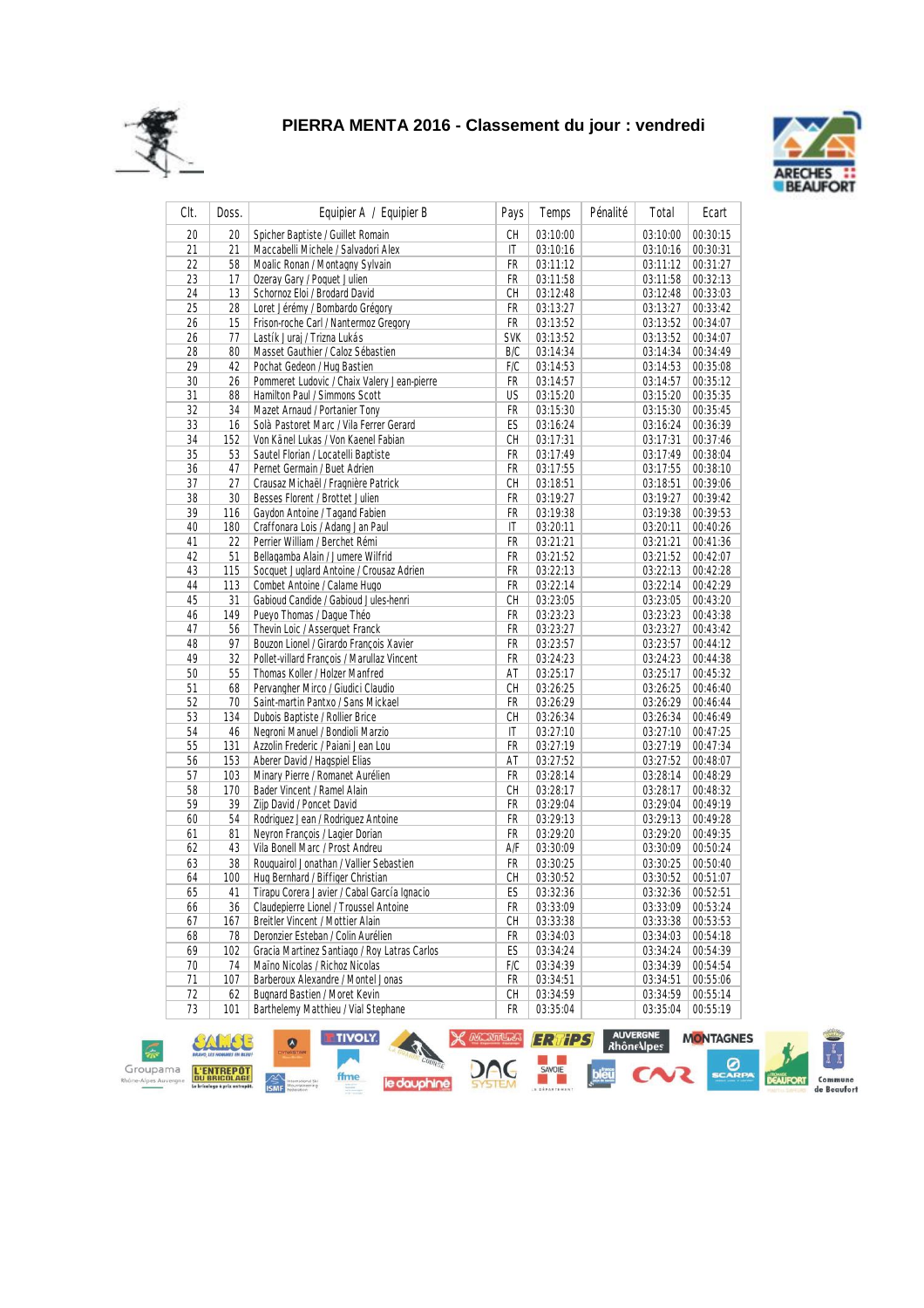



| CIt.       | Doss. | Equipier A / Equipier B                       | Pays         | Temps    | Pénalité | Total    | Ecart    |
|------------|-------|-----------------------------------------------|--------------|----------|----------|----------|----------|
| 74         | 52    | Freixinet Xavier / Miquelez Parcerisa Robert  | ES           | 03:35:06 |          | 03:35:06 | 00:55:21 |
| 75         | 18    | Carrere Christophe / Monnereau Florian        | FR           | 03:35:56 |          | 03:35:56 | 00:56:11 |
| 76         | 37    | Prado Angel / Blanco Fernández Antonio        | ES           | 03:37:17 |          | 03:37:17 | 00:57:32 |
| 77         | 49    | Bartet Jonathan / Quintin Loic                | FR           | 03:37:19 |          | 03:37:19 | 00:57:34 |
| 78         | 83    | Lariz Iñigo / Alzelai Igor                    | ES           | 03:37:52 |          | 03:37:52 | 00:58:07 |
| 79         | 48    | Bardsley Ben / Wild Finlay                    | GB           | 03:37:54 |          | 03:37:54 | 00:58:09 |
| 80         | 137   | Duc Stéphane / Ravier Serge                   | FR           | 03:39:06 |          | 03:39:06 | 00:59:21 |
| 81         | 25    | Hivert Francois / Legieda Gregory             | FR           | 03:39:07 |          | 03:39:07 | 00:59:22 |
| 82         | 50    | Garreta Puyol Gerard / Masdeu Alex            | ES           | 03:39:51 |          | 03:39:51 | 01:00:06 |
| 83         | 67    | Vioud Jerome / Plisson Sébastien              | FR           | 03:40:05 |          | 03:40:05 | 01:00:20 |
| 84         | 185   | Truchet Christophe / Garin Vincent            | FR           | 03:40:13 |          | 03:40:13 | 01:00:28 |
| 85         | 69    | Berthoud Yves / Mottier Benoît                | CН           | 03:40:48 |          | 03:40:48 | 01:01:03 |
| 86         | 95    | Clavien Guillaume / Moix Marc                 | СH           | 03:41:17 |          | 03:41:17 | 01:01:32 |
| 87         | 60    | Vionnet Fuasset Alexandre / Nantermoz Thomas  | FR           | 03:41:30 |          | 03:41:30 | 01:01:45 |
| 88         | 121   | Mottaz Valentin / Kunze Marc                  | CН           | 03:43:06 |          | 03:43:06 | 01:03:21 |
| 89         | 136   | Suciu Ionel / Baquet Jean-charles             | R/F          | 03:43:31 |          | 03:43:31 | 01:03:46 |
| 90         | 106   | Rousset Guillaume / Pedro Claude              | FR           | 03:43:36 |          | 03:43:36 | 01:03:51 |
| 91         | 99    | Buffet Sylvain / Mazan Frédéri                | FR           | 03:43:43 |          | 03:43:43 | 01:03:58 |
| 92         | 150   | Bonneau Laurent / Henri Sébastien             | FR           | 03:43:55 |          | 03:43:55 | 01:04:10 |
| 93         | 162   | Roux Thibaud / Giraud-telme Yvan              | FR           | 03:43:57 |          | 03:43:57 | 01:04:12 |
| 94         | 118   | Borgogno Julien / Brun Julien                 | FR           | 03:44:07 |          | 03:44:07 | 01:04:22 |
| 95         | 75    | Vendrell Joan Maria / Otxoa Biain Aitor       | ES           | 03:44:11 |          | 03:44:11 | 01:04:26 |
| 96         | 44    | Hochstaffl Marc / Seibald Manuel              | AT           | 03:44:18 |          | 03:44:18 | 01:04:33 |
| 97         | 124   | Gaudry Loïc / Le Baher Samuel                 | FR           | 03:44:23 |          | 03:44:23 | 01:04:38 |
| 98         | 104   | Bette Jean-christophe / Pellier-cuit Philippe | FR           | 03:44:27 |          | 03:44:27 | 01:04:42 |
| 99         | 177   | Patart Julien / Schmit Francois               | FR           | 03:44:39 |          | 03:44:39 | 01:04:54 |
| 100        | 127   | Gajan Jan / Leitner Miroslav                  | <b>SVK</b>   | 03:46:08 |          | 03:46:08 | 01:06:23 |
| 101        | 112   | Sauteur Simon / Wyssmuller Loric              | CН           | 03:46:22 |          | 03:46:22 | 01:06:37 |
| 102        | 168   | Jahn Rainer / Leiter Christoph                | DE           | 03:46:27 |          | 03:46:27 | 01:06:42 |
| 103        | 84    | Wery Laurent / Fischer Arnaud                 | FR           | 03:46:54 |          | 03:46:54 | 01:07:09 |
| 104        | 179   | Vanzetta Tiziano / Delvai Mauro               | IT           | 03:46:48 | 00:01:00 | 03:47:48 | 01:08:03 |
| 105        | 169   | Pharisa Jérémie / Pharisa Jacques             | СH           | 03:48:31 |          | 03:48:31 | 01:08:46 |
| 106        | 89    | Roos Fabrice / Molli Didier                   | FR           | 03:48:48 |          | 03:48:48 | 01:09:03 |
| 107        | 140   | Masson Alexandre / Quillery Arnaud            | FR           | 03:48:57 |          | 03:48:57 | 01:09:12 |
| 108        | 117   | Puig Guerra Ignacio / Palomares Jordi         | ES           | 03:49:02 |          | 03:49:02 | 01:09:17 |
| 109        | 82    | Sarasola Joseba / Olaso Angel                 | ES           | 03:49:25 |          | 03:49:25 | 01:09:40 |
| 110        | 120   | Dulac Vincent / Gillet Francis                | FR           | 03:49:40 |          | 03:49:40 | 01:09:55 |
| 111        | 35    | Hairon Nicolas / Hairon Nicolas               | FR           | 03:49:56 |          | 03:49:56 | 01:10:11 |
| 112        | 126   | Frutaz Luca / Giannelli Emmanuele             | IT           | 03:50:56 |          | 03:50:56 | 01:11:11 |
| 113        | 73    | Da Mouta Cyril / Arvinberod Marc              | FR           | 03:51:08 |          | 03:51:08 | 01:11:23 |
| 114        | 148   | Lochmatter Patrick / Willisch Marco           | СH           | 03:51:14 |          | 03:51:14 | 01:11:29 |
| 115        | 123   | Ceresoli Luca / Fodrini Matteo                | IT           | 03:51:38 |          | 03:51:38 | 01:11:53 |
| 116        | 93    | Burnet Nicolas / Cayen Christophe             | FR           | 03:52:20 |          | 03:52:20 | 01:12:35 |
| 117        | 138   | Morvan Thibaut / Pretot Eric                  | FR           | 03:53:35 |          | 03:53:35 | 01:13:50 |
| 118        | 146   | Gendre Steve / Turrillot Eloi                 | FR           | 03:54:11 |          | 03:54:11 | 01:14:26 |
| <u>119</u> | 184   | Giuliano Alberto Matteo / Rolfo Roberto       | $\mathbf{I}$ | 03:55:45 |          | 03:55:45 | 01:16:00 |
| 120        | 91    | Karpierz Karol / Krygowski Piotr              | PL           | 03:55:58 |          | 03:55:58 | 01:16:13 |
| 121        | 125   | Gachet Florimond / Shand Christopher          | FR           | 03:56:35 |          | 03:56:35 | 01:16:50 |
| 122        | 96    | Perrier Sébastien / Losappio Marion           | FR           | 03:57:38 |          | 03:57:38 | 01:17:53 |
| 123        | 135   | Tropiano Andrea / Picco Pietro                | IT           | 03:57:52 |          | 03:57:52 | 01:18:07 |
| 124        | 161   | Favre Sébastien / Schuwey Philippe            | CН           | 03:58:11 |          | 03:58:11 | 01:18:26 |
| 125        | 108   | Ghisalberti Alessandro / Bolis Matteo         | IT           | 03:58:16 |          | 03:58:16 | 01:18:31 |
| 126        | 145   | Krebs Thomas / Buchs Jean-marc                | F/C          | 03:58:20 |          | 03:58:20 | 01:18:35 |
| 127        | 122   | Teribat Fabien / Fulconis David               | FR           | 03:58:21 |          | 03:58:21 | 01:18:36 |
|            |       |                                               |              |          |          |          |          |

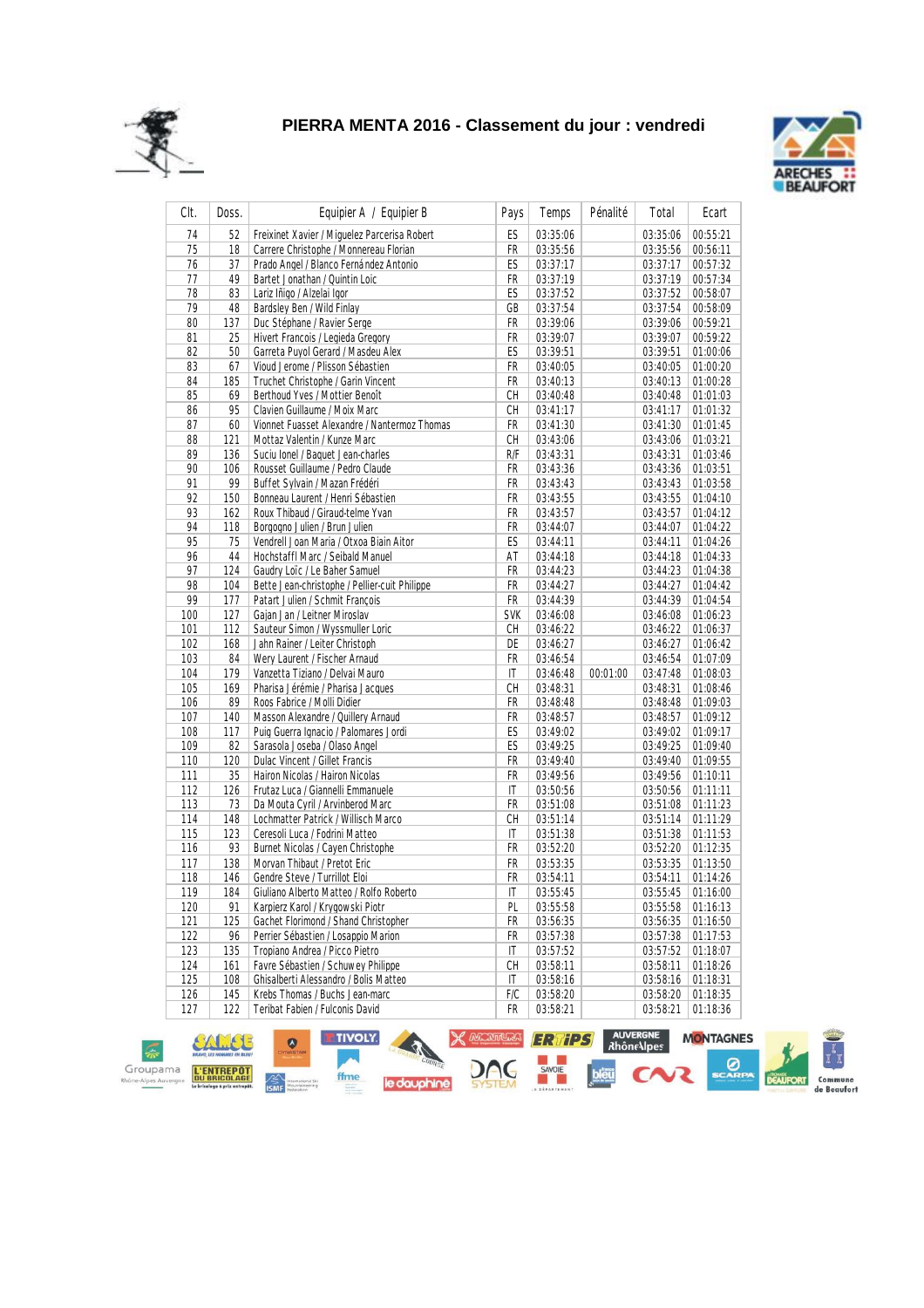



| CIt. | Doss. | Equipier A / Equipier B                       | Pays | Temps    | Pénalité | Total    | Ecart    |
|------|-------|-----------------------------------------------|------|----------|----------|----------|----------|
| 128  | 176   | Fatton Didier / Gansterer Martin              | C/A  | 03:58:35 |          | 03:58:35 | 01:18:50 |
| 129  | 65    | Serasset Aurelien / D'agostino Kévin          | FR   | 03:59:21 |          | 03:59:21 | 01:19:36 |
| 130  | 175   | Senn Martina / Bachmann Rainer                | AT   | 03:59:28 |          | 03:59:28 | 01:19:43 |
| 131  | 119   | Viard-gaudin Timothée / Hivert Jérôme         | FR   | 03:59:37 |          | 03:59:37 | 01:19:52 |
| 132  | 163   | Mollaret Bruno / Nave Benoit                  | FR   | 04:00:04 |          | 04:00:04 | 01:20:19 |
| 133  | 71    | Humphries Michael / Sierro Gilles             | G/C  | 04:00:22 |          | 04:00:22 | 01:20:37 |
| 134  | 129   | Gerber Cédric / Morlet Vincent                | C/F  | 04:00:38 |          | 04:00:38 | 01:20:53 |
| 135  | 181   | Thibault Guillaume / Mulliez Olivier          | FR   | 04:03:31 |          | 04:03:31 | 01:23:46 |
| 136  | 94    | Borettaz Massimo / Cavagnet Elvin             | ΙT   | 04:03:39 |          | 04:03:39 | 01:23:54 |
| 137  | 86    | Grandjean Sébastien / Court Christian         | CH   | 04:03:54 |          | 04:03:54 | 01:24:09 |
| 138  | 178   | Dossin Sylvain / Marie Jeremy                 | FR   | 04:04:07 |          | 04:04:07 | 01:24:22 |
| 139  | 105   | Vorlet Michel / Verdan Christophe             | СH   | 04:04:40 |          | 04:04:40 | 01:24:55 |
| 140  | 66    | Ferran Basile / Assant Olivier                | FR   | 04:05:22 |          | 04:05:22 | 01:25:37 |
| 141  | 174   | Dal-zotto Ludovic / Mopty Benoit              | FR   | 04:05:36 |          | 04:05:36 | 01:25:51 |
| 142  | 110   | Etienne Fabrice / Lussiana Jean Christophe    | B/F  | 04:05:49 |          | 04:05:49 | 01:26:04 |
| 143  | 165   | Juillaquet Daniel / Juillaquet Robin          | FR   | 04:06:39 |          | 04:06:39 | 01:26:54 |
| 144  | 156   | Pagnini Stefano / Anderle Giovanni            | ΙT   | 04:06:56 |          | 04:06:56 | 01:27:11 |
| 145  | 187   | De Courten Damien / De Candolle Charles       | CH   | 04:09:14 |          | 04:09:14 | 01:29:29 |
| 146  | 189   | Sylvia Berghammer / Schweinberger Daniel      | D/A  | 04:09:19 |          | 04:09:19 | 01:29:34 |
| 147  | 144   | Monnet Hervé / Ferrand David                  | FR   | 04:10:11 |          | 04:10:11 | 01:30:26 |
| 148  | 79    | Gugole Diego / Magnabosco Davide              | IT   | 04:10:33 |          | 04:10:33 | 01:30:48 |
| 149  | 98    | Gachet Arnaud / Marchandise Chloé             | FR   | 04:10:40 |          | 04:10:40 | 01:30:55 |
| 150  | 171   | Johannes Schmid / Mühlbauer Michael           | DE   | 04:11:48 |          | 04:11:48 | 01:32:03 |
| 151  | 139   | Cames Malmierca Oscar / Ferrer Joan           | ES   | 04:12:48 |          | 04:12:48 | 01:33:03 |
| 152  | 182   | Olivi Andrea / Celeghini Federico             | ΙT   | 04:13:03 |          | 04:13:03 | 01:33:18 |
| 153  | 61    | Goyer Julien / Ferry Michel                   | FR   | 04:13:08 |          | 04:13:08 | 01:33:23 |
| 154  | 183   | Clarasó Vallcorba Alex / Garcia Guimera David | ES   | 04:13:23 |          | 04:13:23 | 01:33:38 |
| 155  | 130   | Teypaz Daniel / Mallinjoud Philippe           | FR   | 04:14:53 |          | 04:14:53 | 01:35:08 |
| 156  | 157   | Closson Maxime / Favre Maxime                 | FR   | 04:15:17 |          | 04:15:17 | 01:35:32 |
| 157  | 151   | Lille Frederic / Taunay Franck                | FR   | 04:15:33 |          | 04:15:33 | 01:35:48 |
| 158  | 172   | Bellabouvier Christian / Fromaget Pierre      | FR   | 04:16:22 |          | 04:16:22 | 01:36:37 |
| 159  | 154   | Paoli Jean Christophe / Vincenti Cyrille      | FR   | 04:17:22 |          | 04:17:22 | 01:37:37 |
| 160  | 133   | Roussat Jean-baptiste / Leuenberger Vincent   | FR   | 04:19:33 |          | 04:19:33 | 01:39:48 |
| 161  | 160   | Riva Diego / Cervo Mauro                      | IT   | 04:19:40 |          | 04:19:40 | 01:39:55 |
| 162  | 143   | Géhant Eric / Speckbacher Alain               | FR   | 04:19:52 |          | 04:19:52 | 01:40:07 |
| 163  | 190   | Brottet Marie / Cordeuil Dominique            | FR   | 04:20:37 |          | 04:20:37 | 01:40:52 |
| 164  | 72    | Mougin Stephane / Renaud Christophe           | FR   | 04:22:17 |          | 04:22:17 | 01:42:32 |
| 165  | 155   | Borghese François / Duverlie Benoit           | FR   | 04:22:18 |          | 04:22:18 | 01:42:33 |
| 166  | 109   | Martin Guillaume / Thevenoud Jean Noel        | FR   | 04:23:56 |          | 04:23:56 | 01:44:11 |
| 167  | 128   | Ferraris Giovanni / Caucino Roberto           | ΙT   | 04:24:52 |          | 04:24:52 | 01:45:07 |
| 168  | 87    | Constancias Christophe / Bagnères Olivier     | FR   | 04:27:44 |          | 04:27:44 | 01:47:59 |
| 169  | 158   | Haberstich Renaud / Berdugo Serge             | FR   | 04:32:41 |          | 04:32:41 | 01:52:56 |
| 170  | 111   | Pieropan Laurent / Bovet Ruben                | IT   | 04:32:55 |          | 04:32:55 | 01:53:10 |
| 171  | 63    | Carrara Giuseppe / Carrara Elia               | IT   | 04:33:42 |          | 04:33:42 | 01:53:57 |
| 172  | 141   | Brunton Alastair / Beddow Robert              | G/N  | 04:35:49 |          | 04:35:49 | 01:56:04 |
| 173  | 166   | Averbe Alain / Mounevres Fabrice              | FR   | 04:36:59 |          | 04:36:59 | 01:57:14 |
| 174  | 142   | Poirier Daniel / Ladouceur Martin             | СA   | 04:39:26 |          | 04:39:26 | 01:59:41 |
| 175  | 173   | Bastard Jacques / Drago Beltran Frederic      | FR   | 04:54:26 |          | 04:54:26 | 02:14:41 |
|      | 1     | Lenzi Damiano / Eydallin Matteo               | IT   |          |          | ABD      |          |
|      | 19    | Brodard Maxime / Remy Cédric                  | СH   |          |          | ABD      |          |
|      | 40    | Gevdet Nicolas / Montegani Léo                | FR   |          |          | ABD      |          |
|      | 45    | Antonioli Daniel / Tiraboschi Richard         | IT   |          |          | ABD      |          |
|      | 57    | Rossell Falco Jordi / Pou Farre Pep           | AD   |          |          | ABD      |          |
|      | 59    | L'herpiniere Tarka / Barnes Christopher       | GB   |          |          | ABD      |          |
|      |       |                                               |      |          |          |          |          |